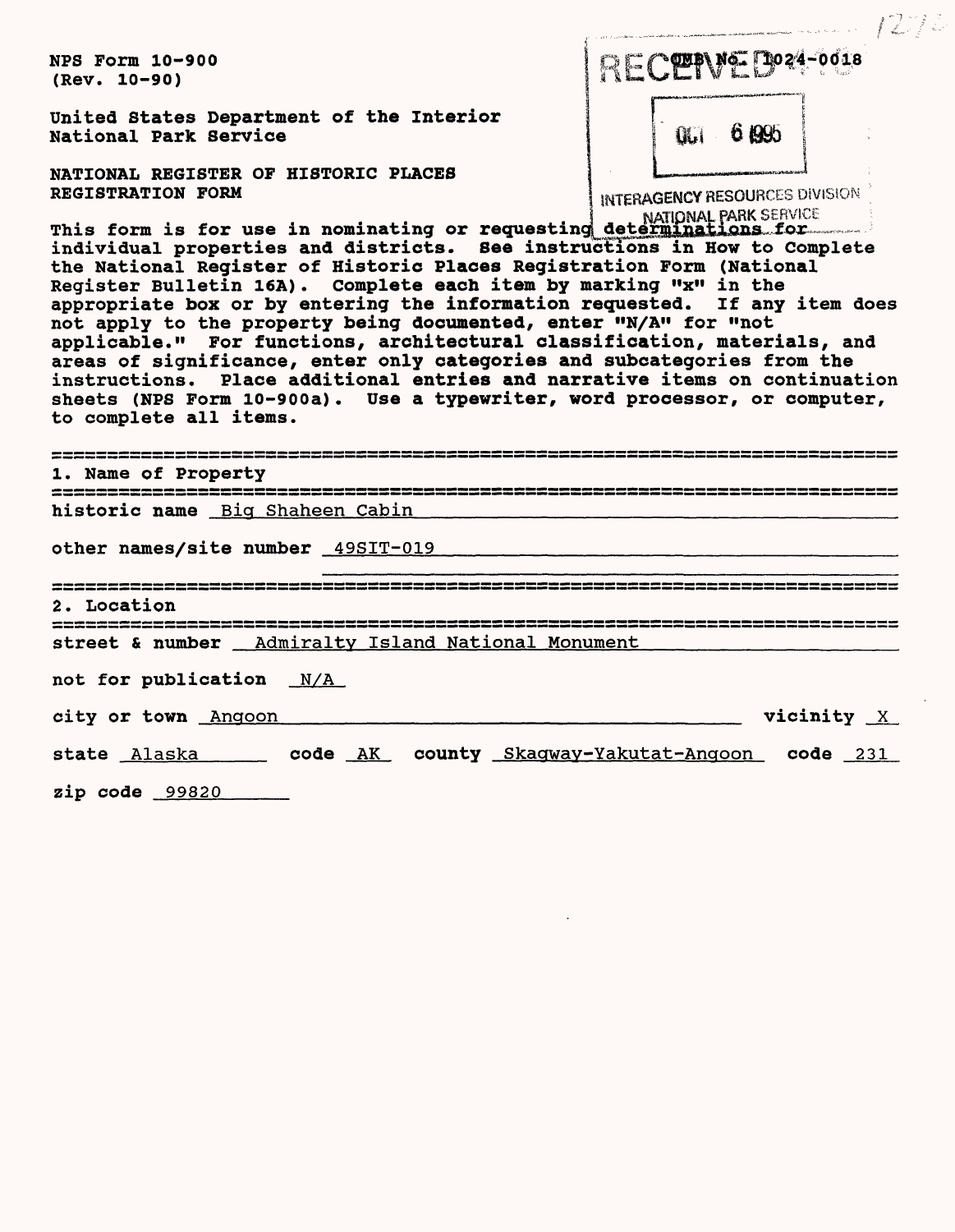| USDI/NPS NRHP Registration Form<br>49SIT-019, Big Shaheen Cabin<br>Skaqway-Yakutat-Angoon, Alaska<br>Civilian Conservation Corps (CCC) Historic Properties in Alaska Page 2                                                                                                                                                                                                                                                                                                                                                                                                                                                                                                 |                                  |
|-----------------------------------------------------------------------------------------------------------------------------------------------------------------------------------------------------------------------------------------------------------------------------------------------------------------------------------------------------------------------------------------------------------------------------------------------------------------------------------------------------------------------------------------------------------------------------------------------------------------------------------------------------------------------------|----------------------------------|
| 3. State/Federal Agency Certification                                                                                                                                                                                                                                                                                                                                                                                                                                                                                                                                                                                                                                       |                                  |
| As the designated authority under the National Historic Preservation Act of<br>1986, as amended, I hereby certify that this $\nu$ nomination $\ldots$ request<br>for determination of eligibility meets the documentation standards for<br>registering properties in the National Register of Historic Places and<br>meets the procedural and professional requirements set forth in 36 CFR Part<br>60. In my opinion, the property _____ meets _____ does not meet the National<br>Register Criteria. I recommend that this property be considered<br>significant ___ nationally $\angle$ statewide ___ locally. ( ___ See<br>continuation sheet for additional comments.) |                                  |
|                                                                                                                                                                                                                                                                                                                                                                                                                                                                                                                                                                                                                                                                             |                                  |
| June 2 All Slores                                                                                                                                                                                                                                                                                                                                                                                                                                                                                                                                                                                                                                                           | $\frac{10-2-95}{\text{Date}}$    |
| <b>Forest Service</b><br><b>Federal Preservation Officer</b>                                                                                                                                                                                                                                                                                                                                                                                                                                                                                                                                                                                                                |                                  |
| State or Federal agency and bureau                                                                                                                                                                                                                                                                                                                                                                                                                                                                                                                                                                                                                                          |                                  |
| In my opinion, the property $X$ meets $\_\_\_\$ does not meet the National<br>Register criteria. ( __ See continuation sheet for additional comments.)<br>Juelly Sitting or other official March 3, 1993<br>Alaska State Historic Preservation Officer<br>State or Federal agency and bureau<br>4. National Park Service Certification                                                                                                                                                                                                                                                                                                                                      |                                  |
|                                                                                                                                                                                                                                                                                                                                                                                                                                                                                                                                                                                                                                                                             |                                  |
| I, hereby certify that this property is: $\bigtriangleup$ /<br>entered in the National Register<br>See continuation sheet.<br>determined eligible for the<br>National Register<br>See continuation sheet.<br>determined not eligible for the<br>National Register<br>removed from the National Register                                                                                                                                                                                                                                                                                                                                                                     | $\bigwedge$<br>11.2.94<br>ia tea |
| other (explain):                                                                                                                                                                                                                                                                                                                                                                                                                                                                                                                                                                                                                                                            |                                  |

|                     |  |  | Date of Action |
|---------------------|--|--|----------------|
| Signature of Keeper |  |  |                |
|                     |  |  |                |
|                     |  |  |                |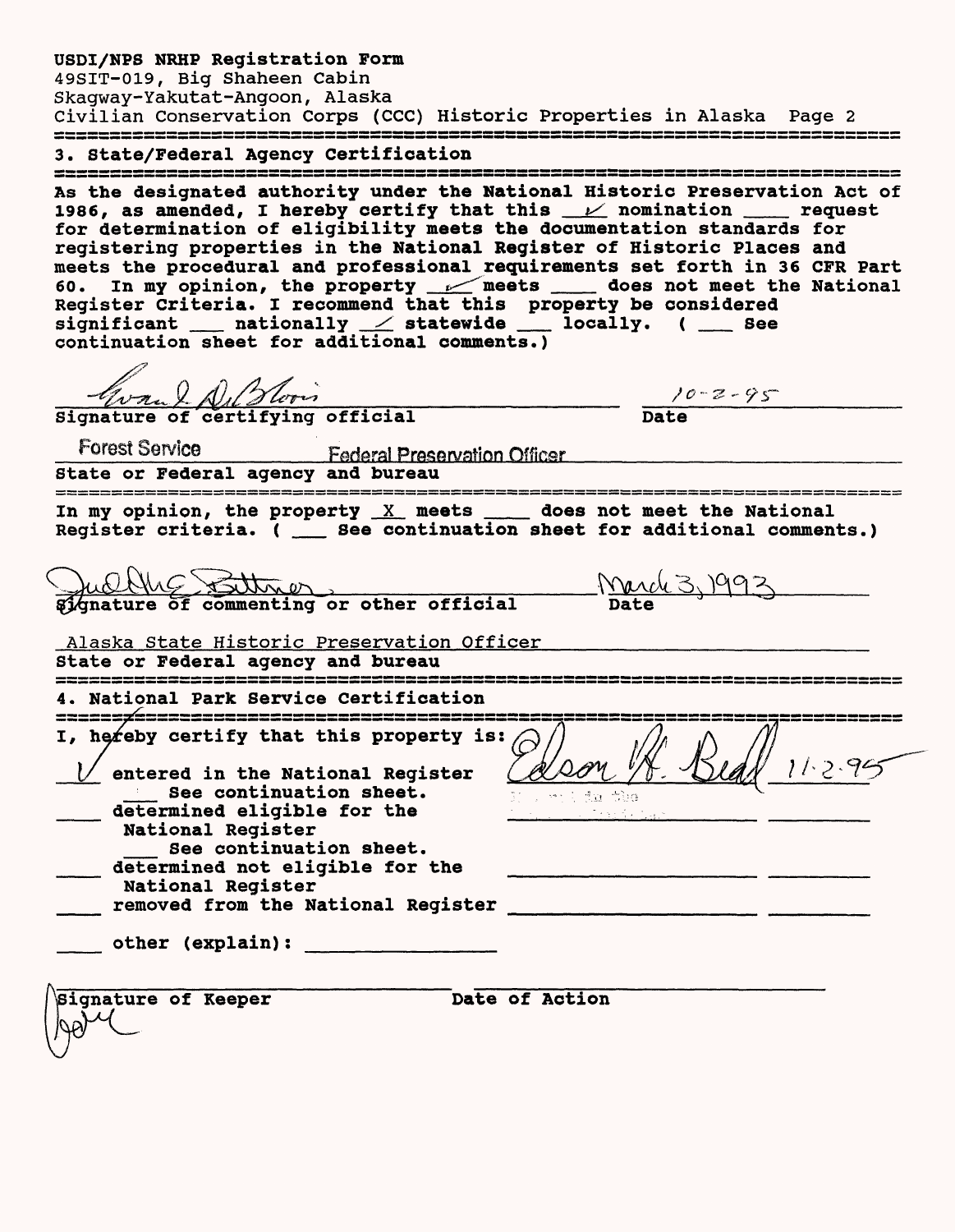| USDI/NPS NRHP Registration Form<br>49SIT-019, Big Shaheen Cabin<br>Skagway-Yakutat-Angoon, Alaska<br>Civilian Conservation Corps Historic Properties in Alaska<br>Page 3                                                                                      |
|---------------------------------------------------------------------------------------------------------------------------------------------------------------------------------------------------------------------------------------------------------------|
| .<br>وی کل کم کے بعد اللہ میں لوں کی میں اسے برائے اسے میں ایک میں کی ایک اسے نہیں ہیں اسے میں میں جی میں ایک ایک ب<br>5. Classification                                                                                                                      |
| Ownership of Property (Check as many boxes as apply)<br>__ private<br>__ public-local<br>public-State<br>X public-Federal                                                                                                                                     |
| Category of Property (Check only one box)<br>$X$ building(s)<br>___ district<br>__ site<br>structure<br>object                                                                                                                                                |
| Number of Resources within Property                                                                                                                                                                                                                           |
| Contributing Noncontributing<br>1 buildings<br>$\frac{1}{\sqrt{1-\frac{1}{2}}}$<br>$\frac{1}{\frac{3}{\frac{1}{4}}}$ sites<br>objects<br>$\frac{1}{1}$                                                                                                        |
| Number of contributing resources previously listed in the National<br>Register 0                                                                                                                                                                              |
| Name of related multiple property listing (Enter "N/A" if property is not<br>part of a multiple property listing.)<br>Civilian Conservation Corps (CCC) Historic Properties in Alaska;<br>Admiralty Island Civilian Conservation Corps Canoe Route, 1933-1937 |
| <b>Function or Use</b>                                                                                                                                                                                                                                        |
| Historic Functions (Enter categories from instructions)<br>Cat: Recreation & Culture ______ Sub: _Outdoor Recreation                                                                                                                                          |
| Current Functions (Enter categories from instructions)<br>Cat: Recreation & Culture 5ub: Outdoor Recreation                                                                                                                                                   |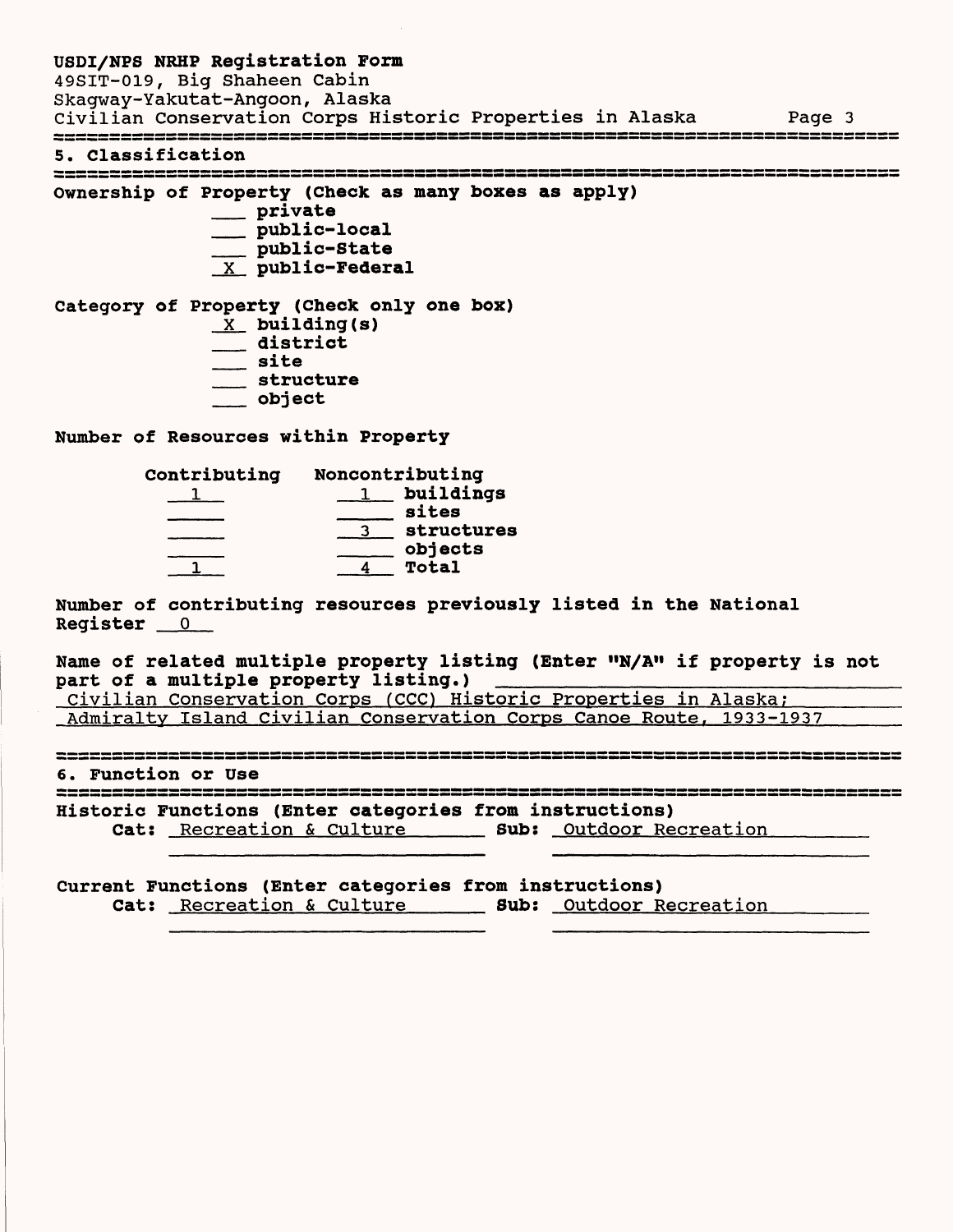| USDI/NPS NRHP Registration Form<br>49SIT-019, Big Shaheen Cabin<br>Skaqway-Yakutat-Angoon, Alaska<br>Civilian Conservation Corps Historic Properties in Alaska |  |  | Page 4 |  |
|----------------------------------------------------------------------------------------------------------------------------------------------------------------|--|--|--------|--|
| 7. Description                                                                                                                                                 |  |  |        |  |
| Architectural Classification (Enter categories from instructions)<br>No style                                                                                  |  |  |        |  |

**Materials (Enter categories from instructions)**

|                  | foundation log |
|------------------|----------------|
| roof metal       |                |
| walls <u>loq</u> |                |
| other N/A        |                |

## **Narrative Description (Describe the historic and current condition of the property on one or more continuation sheets.)**

The Big Shaheen Cabin is the only cabin that was part of the Admiralty Island Civilian Conservation Corps Canoe Route. It was constructed with horizontal logs about ten inches in diameter, saddle notched at the corners. The gable ends are sided with shakes. The floor is concrete. The roof is metal, but it is underlain by shakes which likely were the original roofing material.

The front roof overhangs about six feet, protecting a wooden-decked porch. Beyond the porch the land slopes gently to a beach about forty feet away, and midway there is a large fire ring of rocks. A shed roof at the back of the cabin protects a wood pile, and a non-contributing outhouse is down a trail behind the cabin. Two screened food pantries hang on the exterior wall by the kitchen, one accessible from inside and one from outside. Windows are wood-framed and consist of four to six small panes of glass.

Inside there is a kitchen/dining area with a wood stove, and two partitioned bunk areas, intended by the CCC to accommodate parties of mixed gender. There is no loft or interior ceiling other than the underside of the roof. The interior partitions are floating, they extend upward about seven feet. A small steel wood stove in the kitchen has a stack that exi-A small steel wood stove in the kitchen has a stack that exits the roof vertically. A hole, now patched, in the roof over one of the bunk areas indicates the former location of another stove.

The cabin has been heavily used over the years. Intended to be the central lodge, the cabin is central to the trail system. Over the years it has housed CCC workers, sportsmen, trail crews, and modern recreationists. It appears to have been faithfully maintained since its construction. The lowermost two logs on all four walls are new, replaced probably within the last decade.

Three culturally modified trees stand in the woods within two hundred feet of the cabin. Each is a live tree displaying a large scar that is slowly being covered by healing bark tissue. Such scars could be 50 to 150 or more years old. They are not definitely associated with the Big Shaheen cabin, and are not considered contributing to the cabin for eligibility to the National Register of Historic Places.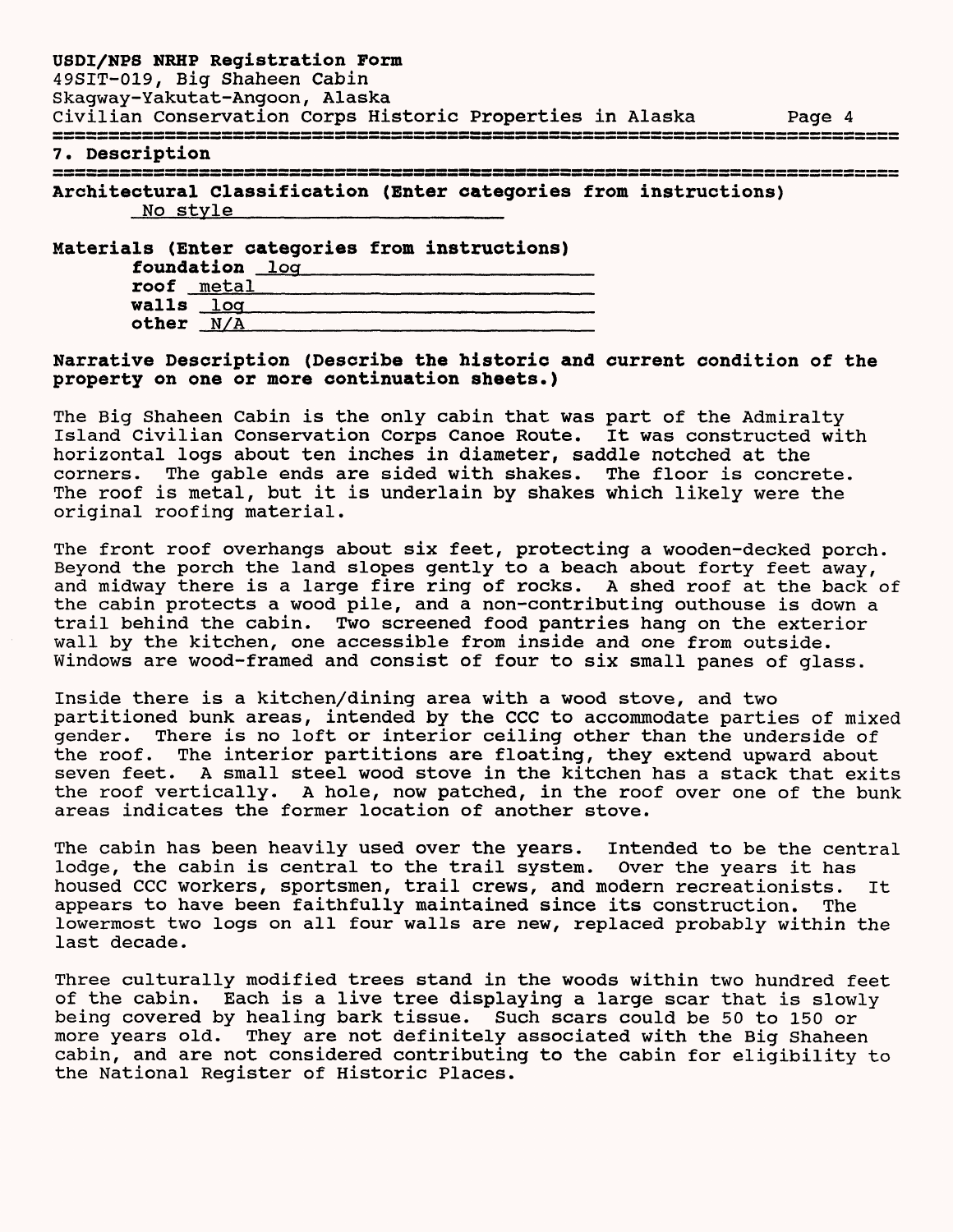## USDI/NPS NRHP Registration Form

49SIT-019, Big Shaheen Cabin Skagway-Yakutat-Angoon, Alaska Civilian Conservation Corps Historic Properties in Alaska Page 5

To the west, another cabin, also maintained by the Forest Service, is out of sight and earshot from Big Shaheen cabin. It might be older than the CCC cabin, since a 1935 memo refers to a cabin there and a Special Use Permit to Pacific Alaska Airways "to retain a small area on the point for a personally owned cabin to care for parties which they may take to the Lake." This building was not documented as part of the canoe route.

 $\mathbf{A}$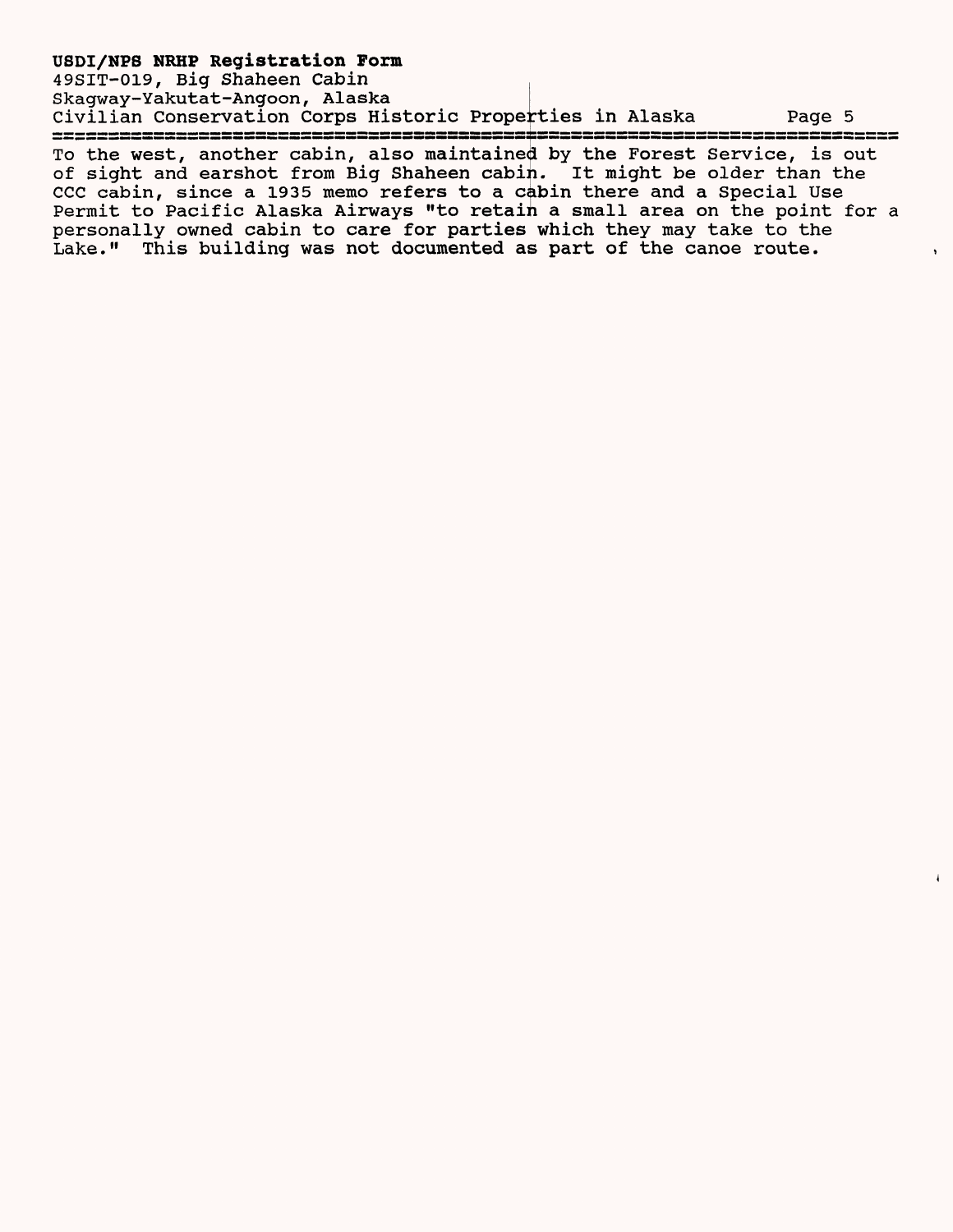| USDI/NPS NRHP Registration Form                                                                                                                                                           |        |
|-------------------------------------------------------------------------------------------------------------------------------------------------------------------------------------------|--------|
| 49SIT-019, Big Shaheen Cabin                                                                                                                                                              |        |
| Skaqway-Yakutat-Angoon, Alaska                                                                                                                                                            |        |
| Civilian Conservation Corps Historic Properties in Alaska                                                                                                                                 | Page 6 |
| کی ایک کا کہ دو سے میں کہ دو تک ہے تک کہ کہ تک کہ تک کہ تک کی تک کی تک کے لئے ہیں تک ایک کے لئے اس کے لئے تک کے لئے تک کے لئے تک کے لئے تک کے لئے تک کے لئے اس کے لئے جن کے لئے جن کے لئے |        |

8. Statement of Significance

Applicable National Register Criteria (Hark "x" in one or more boxes for the criteria qualifying the property for National Register listing)

- $X$  A Property is associated with events that have made a significant contribution to the broad patterns of our history.
- \_\_\_ B Property is associated with the lives of persons significant in our past.
- \_\_\_ C Property embodies the distinctive characteristics of a type, period, or method of construction or represents the work of a master, or possesses high artistic values, or represents a significant and distinguishable entity whose components lack individual distinction.
- \_\_\_ D Property has yielded, or is likely to yield information important in prehistory or history.

Criteria Considerations (Mark "X" in all the boxes that apply.) N/A

- \_\_\_ A owned by a religious institution or used for religious purposes. B removed from its original location.<br>
C a birthplace or a grave. a birthplace or a grave.<br>a cemetery.
	- $\frac{D}{E}$ E a reconstructed building, object, or structure.<br>
	F a commemorative property.
	-
	- F a commemorative property.<br>
	<u>G</u> less than 50 years of age less than 50 years of age or achieved significance within the past 50 years.

Areas of Significance (Enter categories from instructions) Entertainment/Recreation\_\_\_\_\_

Period of Significance 1933-1937

Significant Dates 1935

Significant Person (Complete if Criterion B is marked above)  $N/A$ 

Cultural Affiliation N/A

Architect/Builder Civilian Conservation Corps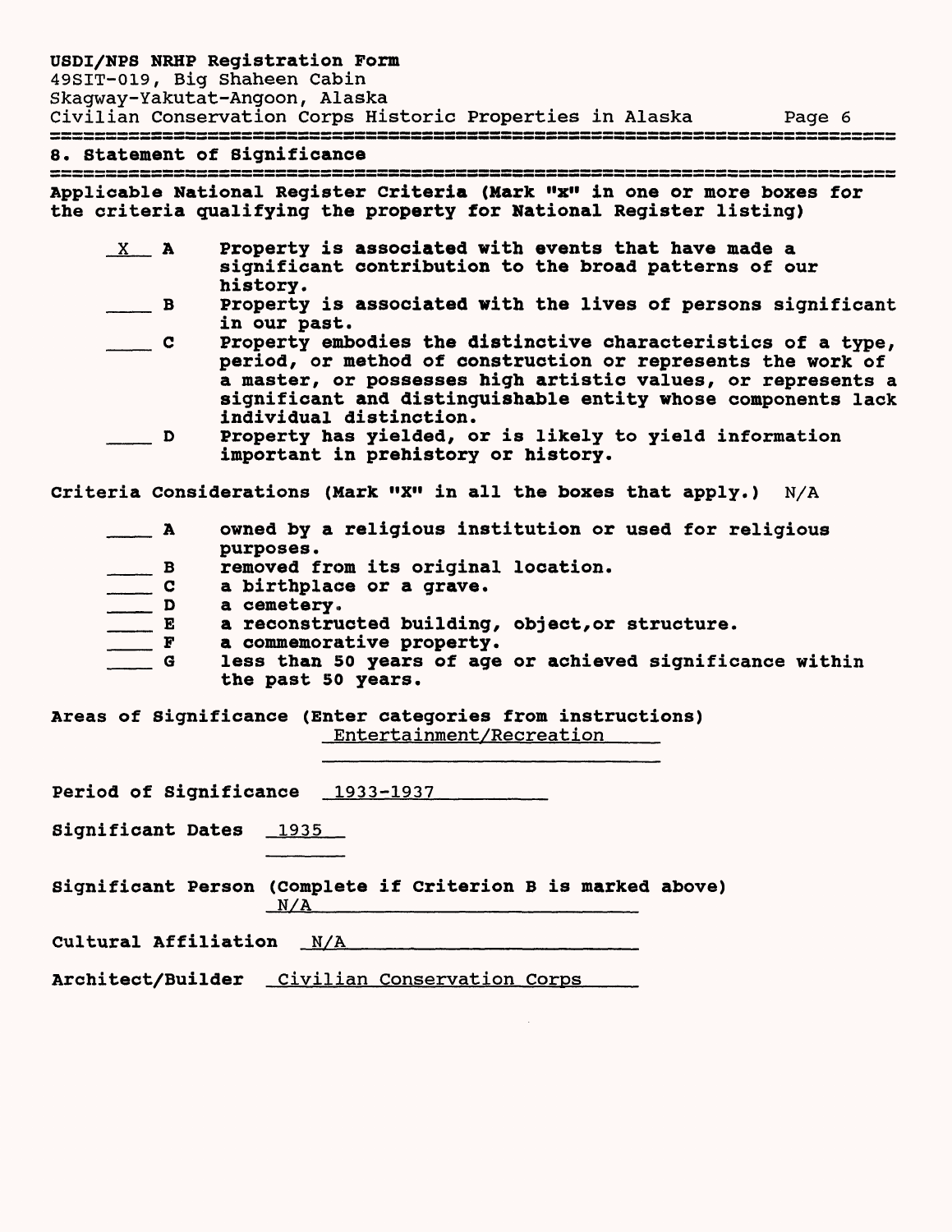## USDI/NPS NRHP Registration Form 49SIT-019, Big Shaheen Cabin Skagway-Yakutat-Angoon, Alaska Civilian Conservation Corps Historic Properties in Alaska Page 7

Narrative Statement of Significance (Explain the significance of the property on one or more continuation sheets.)

The Big Shaheen Cabin is the only log cabin built by Civilian Conservation Corps workers as part of the Admiralty Island Canoe Route. Situated on the east shore of Hasselborg Lake, the cabin was intended to serve as a lodge. Originally, it was the only enclosed building along the canoe route. Built for recreation, it is still used for that purpose and has not been substantially altered since its construction in 1935.

| ة من التي تحدد التي تحدد المن التي تحدد التي تحدد التي تحدد التي تحدد التي تحدد التي تحدد التي تحدد التي التي<br>كم عند التي يت عمر التي تحدد التي تحدد التي تحدد التي تحدد التي يت التي يت التي التي التي تحدد التي تحدد التي<br>9. Major Bibliographical References<br>arance an sult a sult a sult de la communicación de la comunicación de la comunicación de la comunicación de la comunicación de la comunicación de la comunicación de la comunicación de la comunicación de la comunicación de |
|---------------------------------------------------------------------------------------------------------------------------------------------------------------------------------------------------------------------------------------------------------------------------------------------------------------------------------------------------------------------------------------------------------------------------------------------------------------------------------------------------------|
| (Cite the books, articles, and other sources used in preparing this form on<br>one or more continuation sheets.)                                                                                                                                                                                                                                                                                                                                                                                        |
| See Multiple Property Documentation Form                                                                                                                                                                                                                                                                                                                                                                                                                                                                |
| Previous documentation on file (NPS) N/A<br>preliminary determination of individual listing (36 CFR 67) has been<br>requested.<br>__ previously listed in the National Register<br>previously determined eligible by the National Register<br>designated a National Historic Landmark<br>___ recorded by Historic American Buildings Survey # ________<br>____ recorded by Historic American Engineering Record # ______                                                                                |
| Primary Location of Additional Data<br>__ State Historic Preservation Office<br>___ Other State agency<br>$X$ Federal agency<br>___ Local government<br>__ University<br>___ Other<br>Name of repository: Admiralty Island National Monument, Juneau                                                                                                                                                                                                                                                    |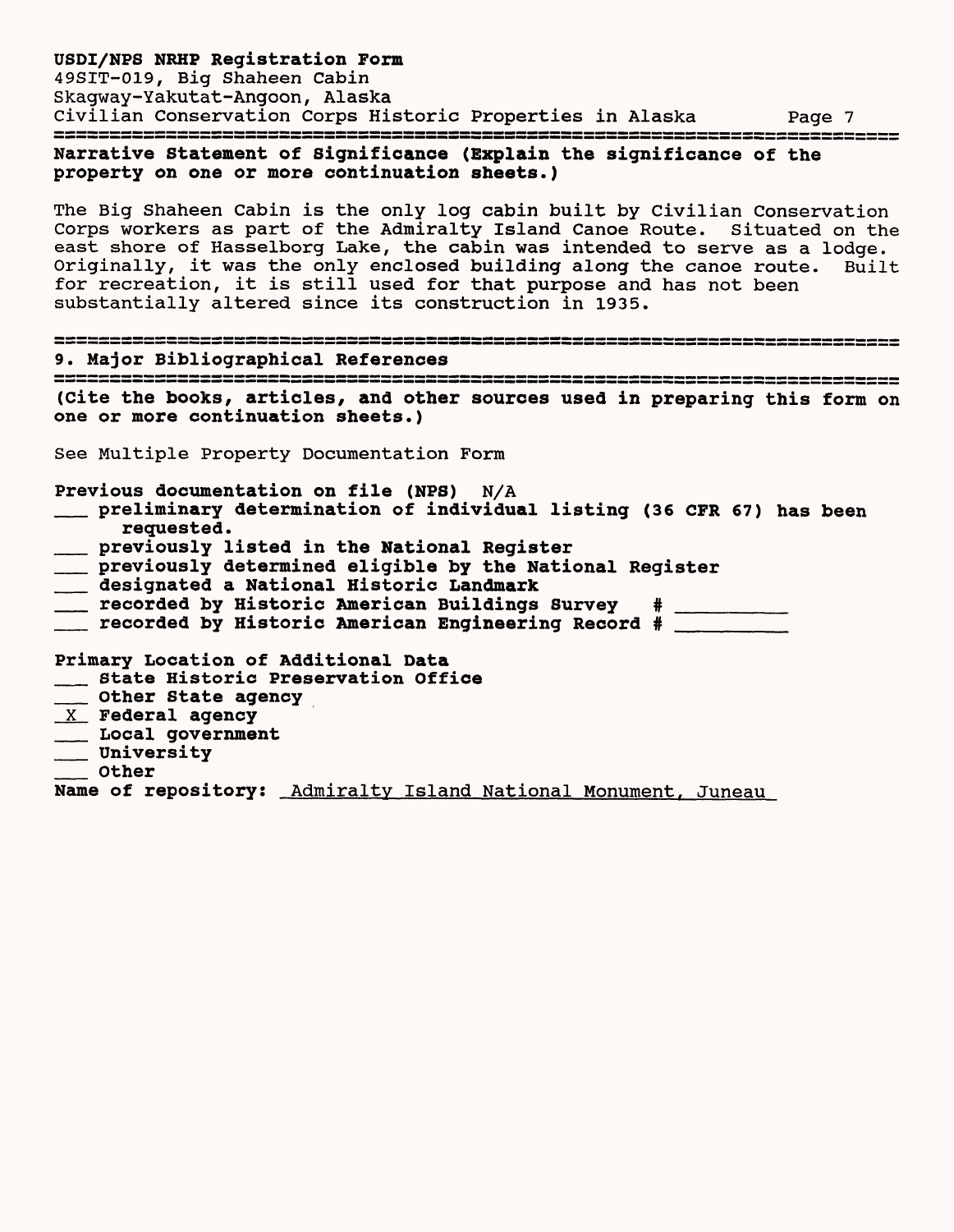USDI/NPS NRHP **Registration Form** 49Sit-019, Big Shaheen Cabin Skagway-Yakutat-Angoon, Alaska Civilian Conservation Corps Historic Properties in Alaska Page 8

**10. Geographical Data Acreage of Property** less than 1 acre

UTM **References (Place additional** UTM **references on a continuation sheet)**

**Zone Easting Northing Zone Easting Northing** 1 08 543250 6395550 3 \_ \_\_\_\_\_ \_\_\_\_\_\_  $2 - \frac{1}{2} - \frac{08}{243230} - \frac{0393330}{2393300} - \frac{3}{4} - \frac{1}{2} - \frac{1}{2} - \frac{1}{2} - \frac{1}{2} - \frac{1}{2} - \frac{1}{2} - \frac{1}{2} - \frac{1}{2} - \frac{1}{2} - \frac{1}{2} - \frac{1}{2} - \frac{1}{2} - \frac{1}{2} - \frac{1}{2} - \frac{1}{2} - \frac{1}{2} - \frac{1}{2} - \frac{1}{2} - \frac{1}{2} - \frac{1}{2} - \frac{1}{2} -$ 

Verbal Boundary Description (Describe the boundaries of the property.)

Big Shaheen Cabin is adjacent to a lake shore staging area and a trailhead, all in a small circumscribed area of less than one acre in the SW 1/4 of the NE 1/4 of the NW 1/4 of Section 20, Township 48 South, Range 69 East, Copper River Meridian.

### Boundary Justification (Explain why the boundaries were selected.)

The Big Shaheen Cabin has an obvious localized activity area arising from its function as a temporary stopping place on a recreational canoe route. The boundary encompasses the building and associated activity areas.

# 

11. Form Prepared By name/title Charles M. Mobley, President

organization Charles M. Mobley & Associates

date September 28, 1992

street & number 200 West 34th St., #534

**telephone** (907) 653-1937\_\_\_\_\_\_\_\_\_\_\_

city or town Anchorage\_\_\_\_\_\_\_\_\_\_\_\_\_\_\_\_\_\_ state AK zip code 99503

Property Owner (Complete this item at the request of the SHPO or FPO.)

name USDA Forest Service, Admiralty Island National Monument

street & number 8465 Old Dairy Road

telephone (907) 789-8751

 $city$  or town Juneau  $\frac{1}{100}$   $\frac{1}{100}$   $\frac{1}{100}$   $\frac{1}{100}$   $\frac{1}{100}$   $\frac{1}{100}$   $\frac{1}{100}$   $\frac{1}{100}$   $\frac{1}{100}$   $\frac{1}{100}$   $\frac{1}{100}$   $\frac{1}{100}$   $\frac{1}{100}$   $\frac{1}{100}$   $\frac{1}{100}$   $\frac{1}{100}$   $\frac{1}{100}$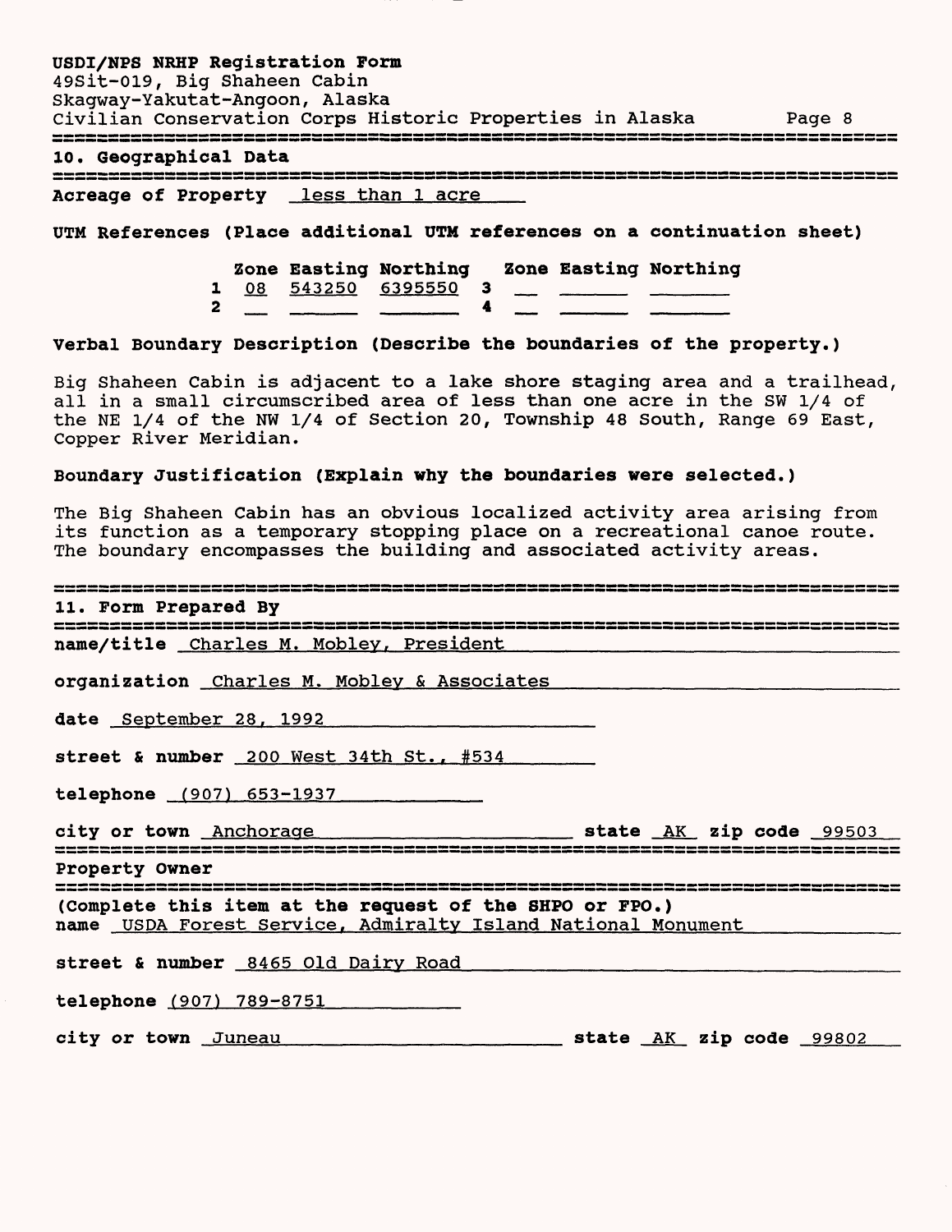U8DI/NPS NRHP **Registration Form** 49SIT-019, Big Shaheen Cabin Skagway-Yakutat-Angoon, Alaska Civilian Conservation Corps Historic Properties in Alaska Page 9 **NATIONAL REGISTER OF HISTORIC PLACES CONTINUATION SHEET** Section Photograph identification 49SIT-019, Big Shaheen Cabin  $1.$ Civilian Conservation Corps Historic Properties in Alaska Admiralty Island Civilian Conservation Corps Canoe Route, 1933-1937 Skagway-Yakutat-Angoon, Alaska Charles M. Mobley 8/11/92 (frame is labeled with incorrect date) Admiralty Island National Monument, Juneau Looking northwest at cabin exterior and activity area  $2.$ 49SIT-019, Big Shaheen Cabin Civilian Conservation Corps Historic Properties in Alaska Admiralty Island Civilian Conservation Corps Canoe Route, 1933-1937 Skagway-Yakutat-Angoon, Alaska Charles M. Mobley 8/11/92 (frame is labeled with incorrect date) Admiralty Island National Monument, Juneau Looking northeast at cabin exterior and activity area  $3.$ 49SIT-019, Big Shaheen Cabin Civilian Conservation Corps Historic Properties in Alaska Admiralty Island Civilian Conservation Corps Canoe Route, 1933-1937 Skagway-Yakutat-Angoon, Alaska Charles M. Mobley 8/11/92 (frame is labeled with incorrect date) Admiralty Island National Monument, Juneau Looking southeast at cabin exterior and activity area 49SIT-019, Big Shaheen Cabin 4. Civilian Conservation Corps Historic Properties in Alaska Admiralty Island Civilian Conservation Corps Canoe Route, 1933-1937 Skagway-Yakutat-Angoon, Alaska Charles M. Mobley 8/11/92 (frame is labeled with incorrect date) Admiralty Island National Monument, Juneau Looking northwest at cabin interior, woodstove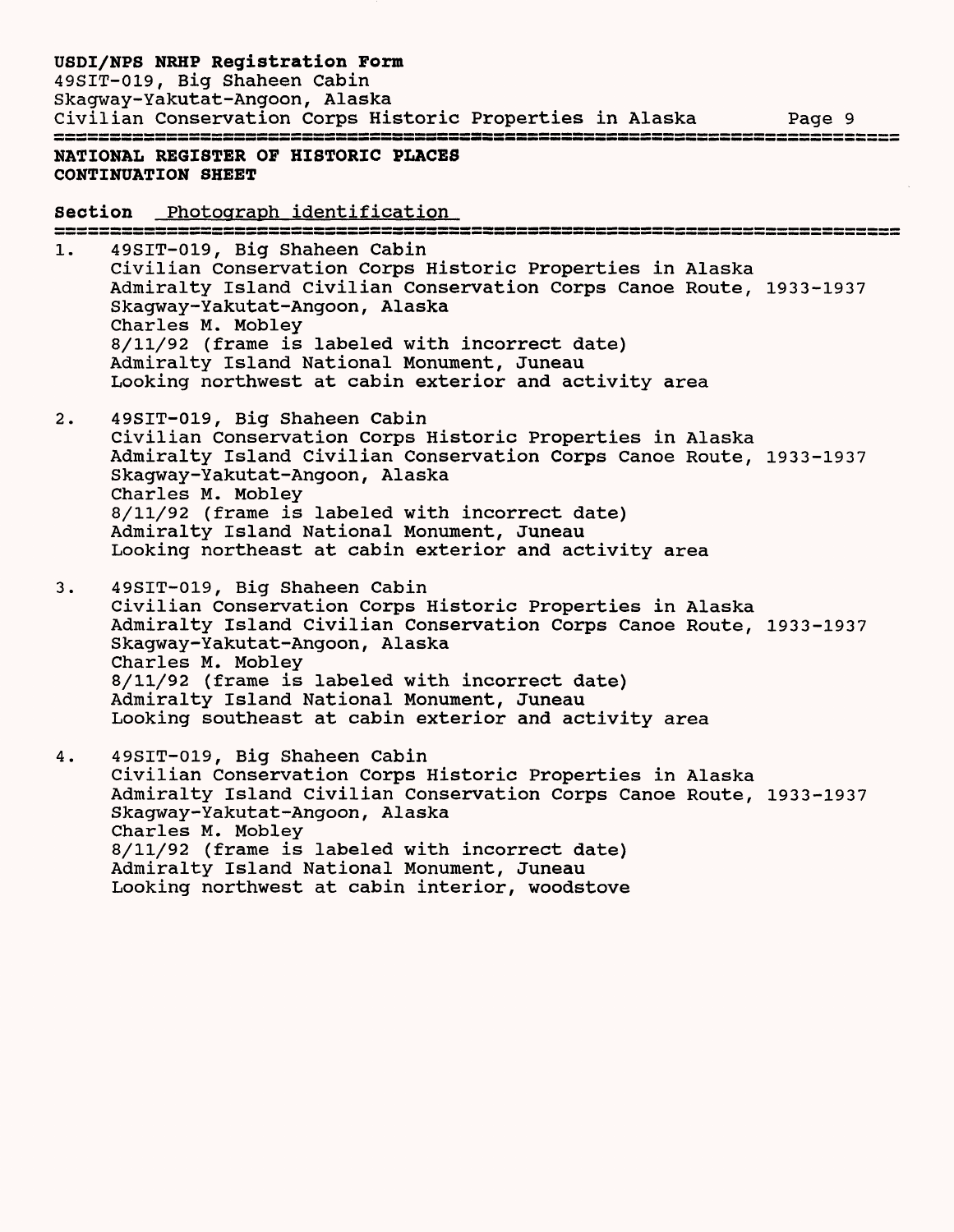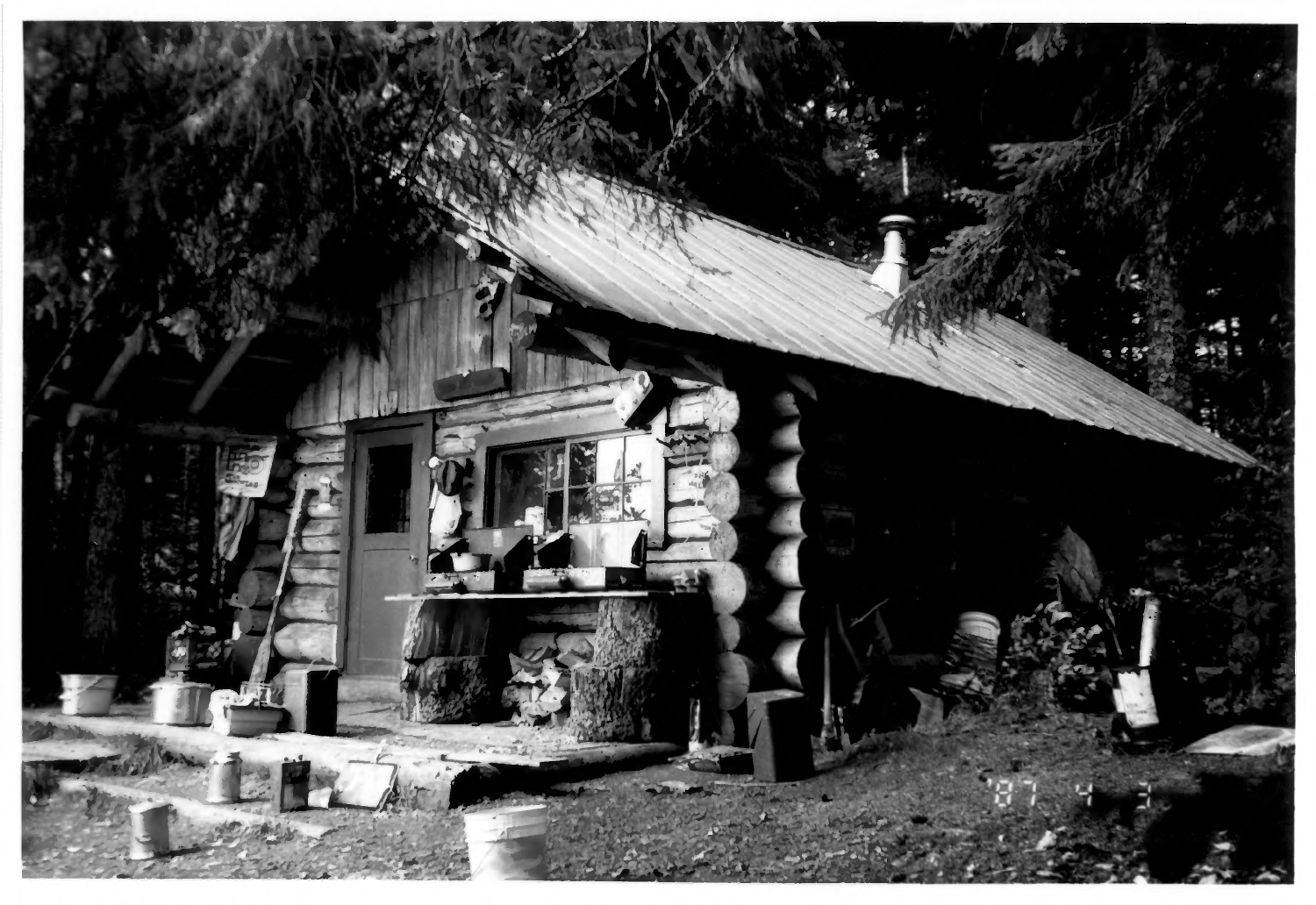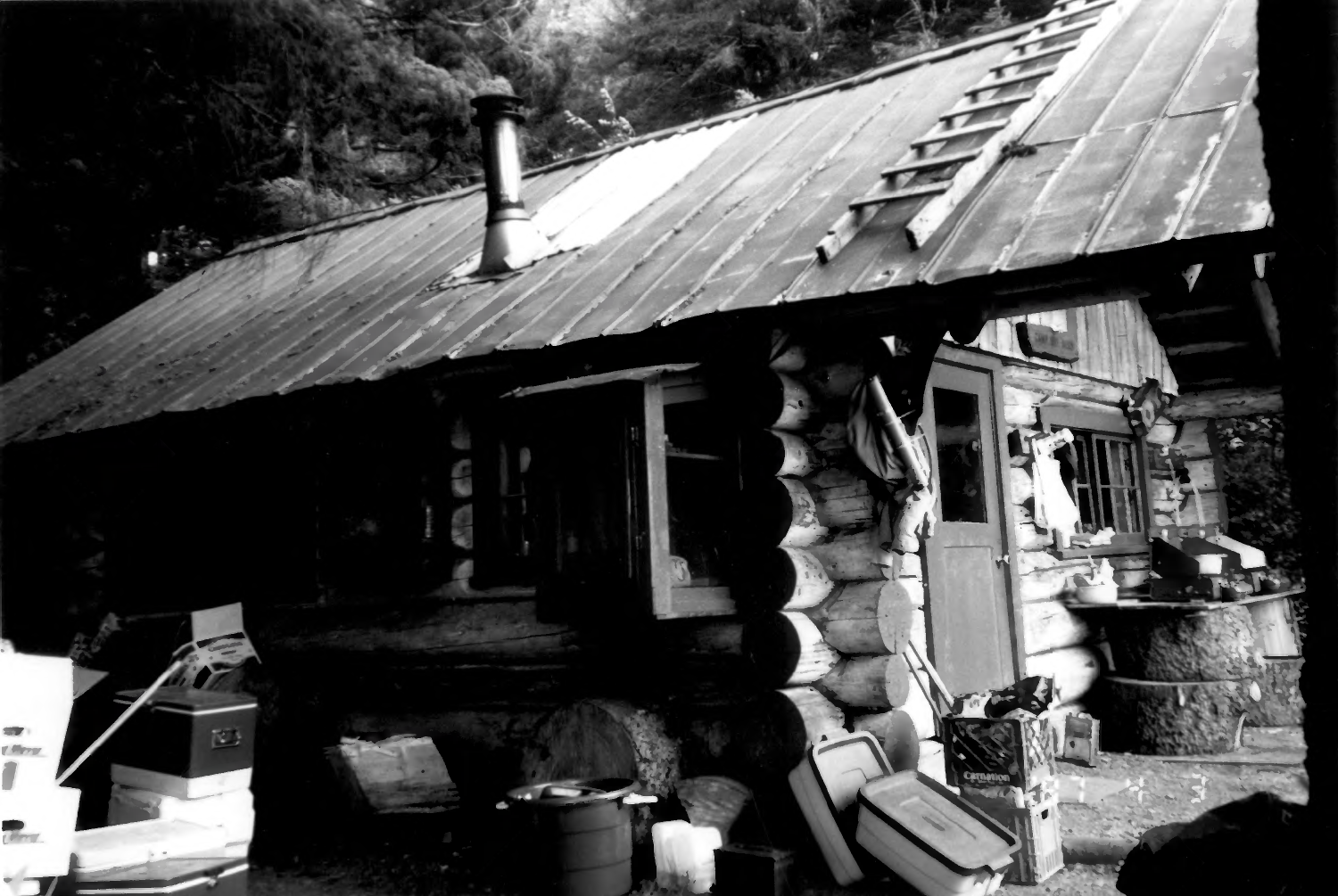